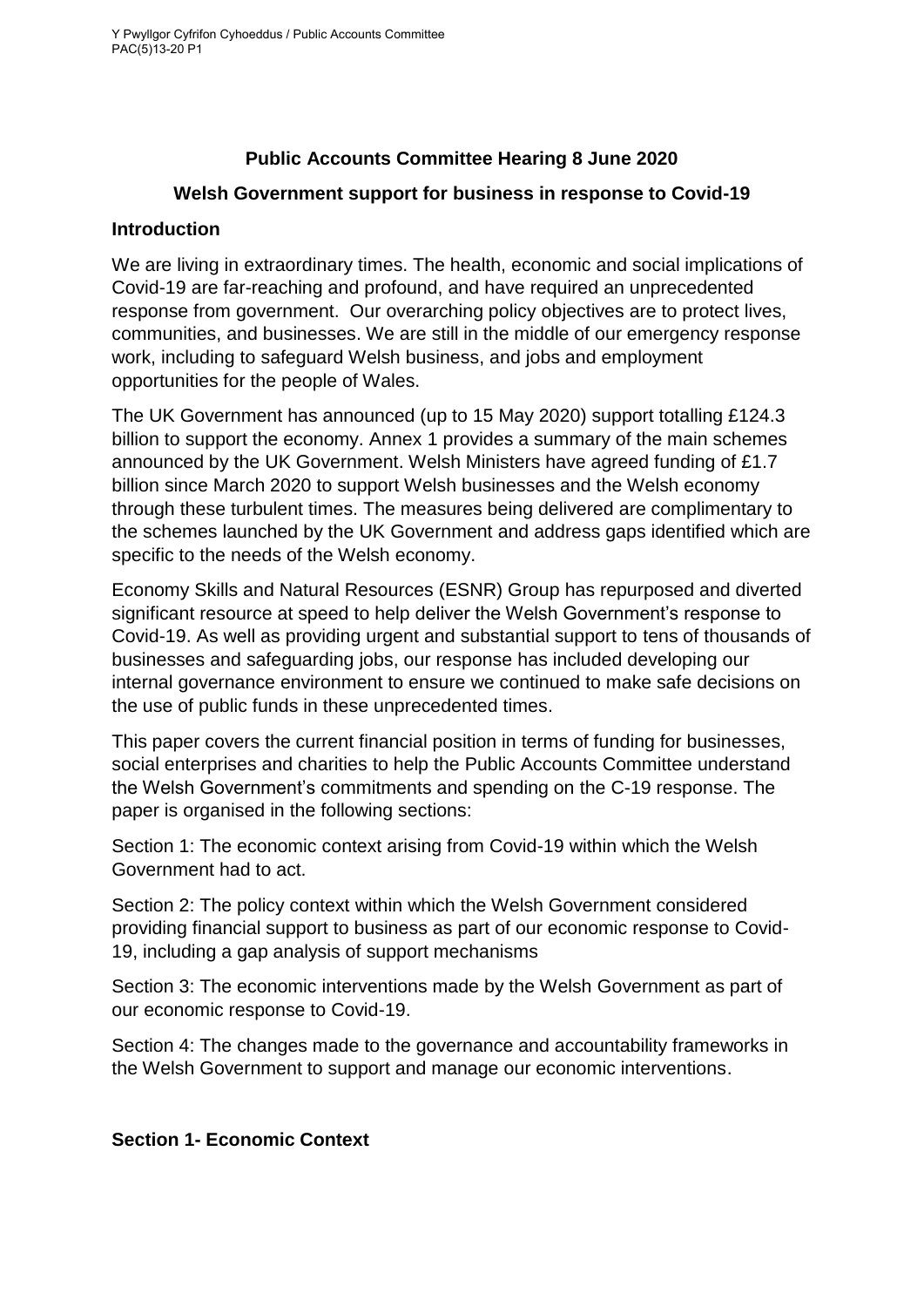Covid-19 has triggered an international and national economic crisis, and the pace at which unfolded – and continues to unfold – is breath taking. In particular, the situation in the few weeks of the crisis was unprecedented in modern times, with the rate of potential redundancies or business closures rising exponentially on an hourly basis. The lockdown measures needed to curtail the spread of the pandemic caused a fundamental and severe shock to the economy. This required a direct and immediate response from the UK Government and the Welsh Government to prevent crisis turning into a disaster from which many businesses would not survive, with devastating consequences for jobs and livelihoods across Wales, and the future of our economy.

Overall, the OBR estimate that UK real GDP will fall by 35% between April and June and 12.8% in 2020. This would be a much larger fall than that seen at any point during the financial crisis. An illustrative scenario presented by the Bank of England predicts that the UK economy will rebound in the second half of 2020 and into 2021 as social distancing measures are gradually lifted.

In addition, there were 113,000 new Universal Credit claimants declared in Wales between 17 March and 12 May (though not all will go on to receive a payment). Both household consumption (down by 30% in April) and business investment figures have fallen significantly from previous quarters with household spending in sectors of transport and restaurants (+50%) being the hardest hit. This data is supported by ongoing intelligence from businesses and communities across Wales.

The economic impacts of Covid 19 have occurred in waves, starting with the self employed, hospitality, retail and tourism. This quickly spread to aerospace, automotive and wider manufacturing, within days. There is now no part of the economy that is untouched by the Covid 19 crisis. The uncertainty at how the disease will evolve further compounds the difficulties for an already unstable economy.

As plans are developed for Wales and the UK to emerge from lockdown, the situation remains fluid, with ongoing uncertainty and businesses and jobs remaining at risk.

The range of business experiences during this crisis will be on a continuum:

- those that have had to cease trading;
- those that may be able to go into medium term hibernation;
- those that are able to adapt to remote ways of working; and
- those who will continue trading because their business is critical to the functioning of the nation, and they can still operate legally and safely in relation to C-19 guidelines.

The degree to which a business is exposed, and when, will vary according to a number of factors, including sector, size, customer base, workforce, cost base and location, all of which are impacted by the decisions taken on the scale and speed of easing the lockdown Key costs which businesses need to meet include payroll,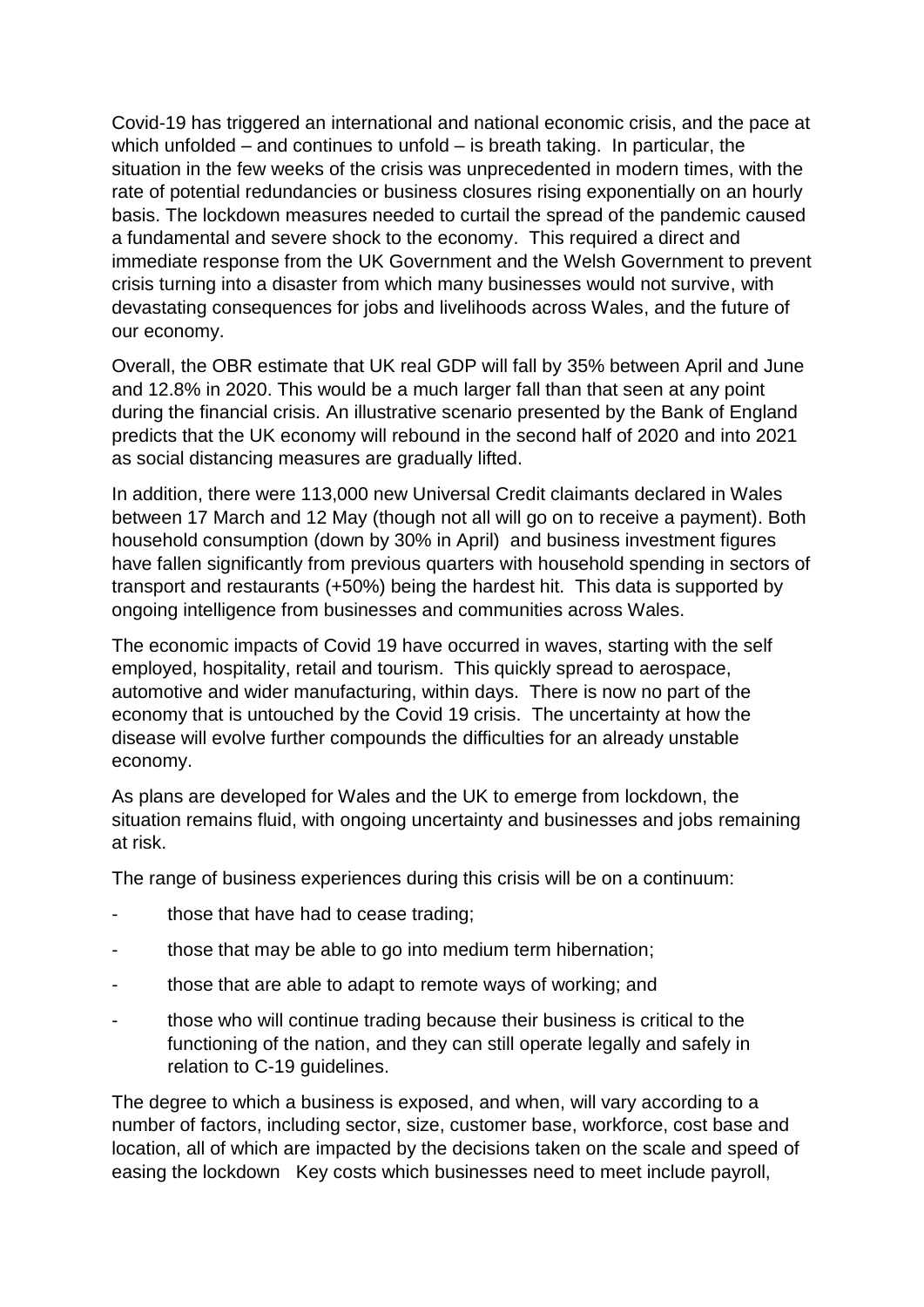debt servicing, rent / lease, insurance, tax liabilities, security, essential maintenance and utilities.

The Office for National Statistics Business Impacts of Coronavirus Survey estimated that 66 per cent of businesses in Wales that responded experienced a fall in turnover outside of normal range in the period April 20 to 3 May. This is the highest share of all UK nations.

# **Section 2 - Policy Context**

Our overarching policy objectives are to protect lives, communities and businesses.

Two intended outcomes are being sought from our economic interventions:

Firstly, to help businesses survive the shock of sudden and significant drops in revenues resulting from the coronavirus pandemic and from the enforced lockdown measures necessary to control the spread of the virus;

Secondly, by increasing the chances of business survival, to safeguard the jobs of the people employed.

The complete collapse of a normal functioning society and economy created immediate cashflow pressures for many businesses as they faced a collapse in turnover. Support measures announced by the UK Government in the immediate aftermath, and subsequent changes to these, have provided partial coverage of cost pressures faced by businesses. The Welsh Government undertook a gap analysis within the support mechanisms being introduced, and considered this alongside the economic data and real time business intelligence from companies and employees across Wales. This work was undertaken at pace and quickly established the clear need for additional targeted support to help businesses across Wales weather the economic hurricane. Offering direct funding support to businesses is considered to be the best and most cost effective way of maintaining employment levels and adding to efforts to stabilise the economy a method we have used in the past when responding to the 2008 financial crisis.

The economic proposals were developed to fit within the wider policy context of the Welsh Government, including the policy framework set out in our Economic Action Plan. Proportionate consideration was and continues to be given to the need to deploy public investment with a social purpose as set out in the economic contract, which includes an emphasis on fair work and climate change mitigation.

Our economic interventions seek to implement a whole system approach to protect the economy and minimise the impact for the longer term. Our approach is based on understanding how to best respond to the following business outcomes:

- Step down in activity / Maintain critical economic infrastructure (e.g. manufacturing) – response: SHORT TERM, MINIMISE IMPACT
- Hibernate now to re-open later (e.g. many hospitality businesses) response: MEDIUM TERM, SOFTEN IMPACT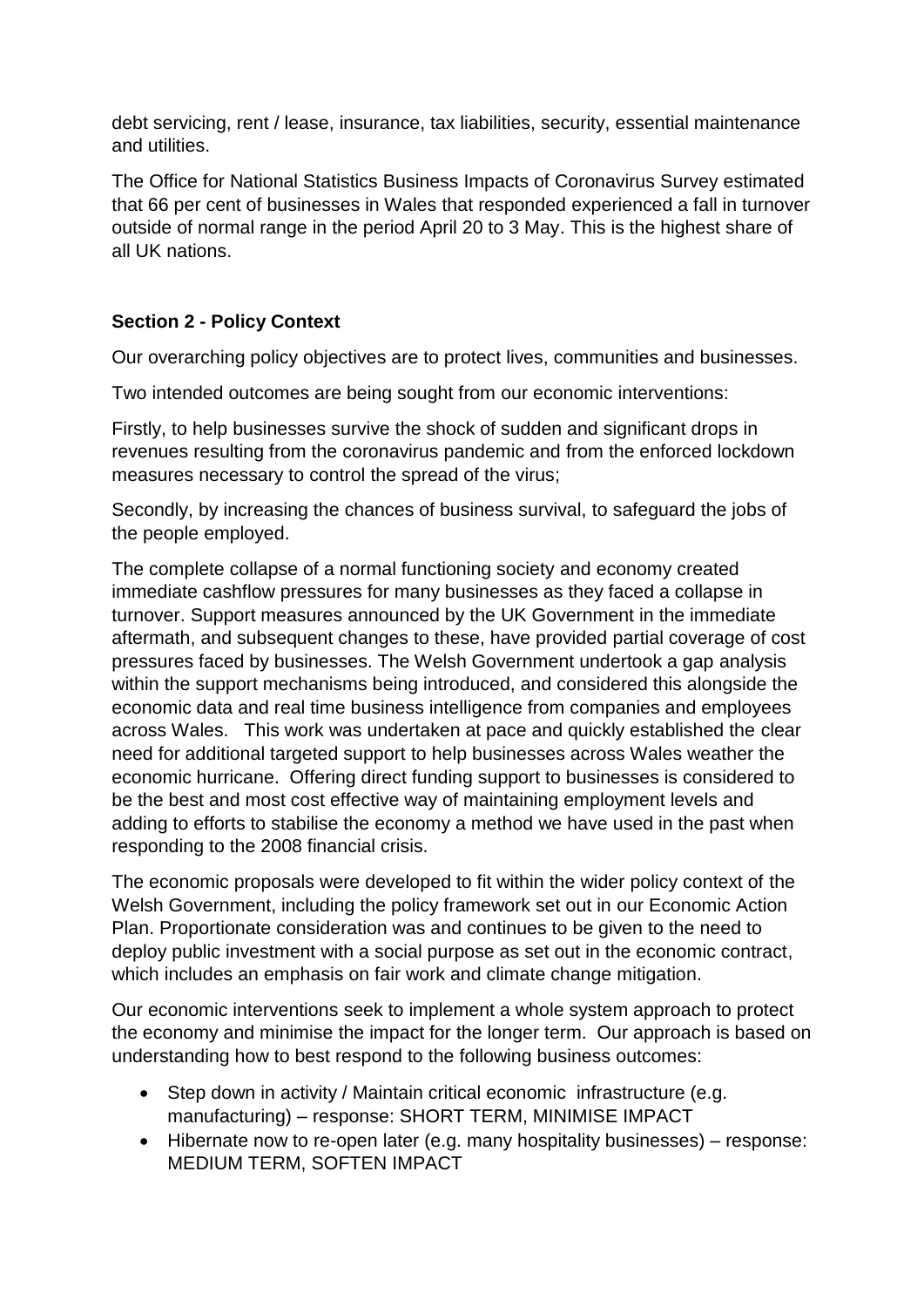- Repurpose activity (e.g. restaurants selling to home delivery; manufacture of ventilators) – response: MEDIUM TERM, SOFTEN IMPACT
- Expand activity (e.g. food retail) response: MEDIUM TERM, SOFTEN IMPACT

The overall economic impact is likely to be very significant, but potentially temporary and although the scale and duration of impact is difficult to predict, we anticipate the impact will fluctuate as Wales and the rest of the UK navigate our way out of lockdown. It is also clear from the evidence (including business intelligence) that the economic impact of the lockdown will come in waves, and that over the longer term some sectors and sub-sectors may be more significantly affected than others (at least until a reliable vaccine and therapeutics for C-19 are developed and widely available).

Over the medium and longer term, many businesses will face a fall in supply and demand. However, there is potential to protect capacity by enabling firms to 'hibernate' over the crisis period and re-emerge quickly; and also to enable repurposing of firm activity to support health resource.

The economic support schemes delivered by the Welsh Government have balanced the need to support business and jobs now, with the need to acknowledge further support may be required in coming months as the effects of the pandemic work through the different sectors of the economy. They also take account of potential further waves of the virus, with the accompanying lockdown measures which may be needed, plus the ongoing challenge to the economy posed by EU exit – both of which may escalate as the year continues.

## **Section 3 - Economic Interventions**

| <b>Economic intervention</b>               | <b>Scheme value £m</b> |
|--------------------------------------------|------------------------|
| Rates relief for retail, leisure and       | 332                    |
| hospitality                                |                        |
| £10k grants for businesses under £12k      | 636                    |
| rateable value                             |                        |
| Grants for retail, leisure and hospitality | 214                    |
| businesses with a rateable value           |                        |
| between £12k-£51K (totalling no more       |                        |
| than $25,000$ grants)                      |                        |
| Economic Resilience Fund (combination      | 500                    |
| of direct grants and loans from the        |                        |
| Development Bank of Wales)                 |                        |
| Widening Scope of £10k grants to           | 26                     |
| <b>Community Amateur Sports Clubs and</b>  |                        |
| <b>Charities</b>                           |                        |
| <b>Total</b>                               | 1,708                  |

The main Welsh Government interventions for support to business are as follows.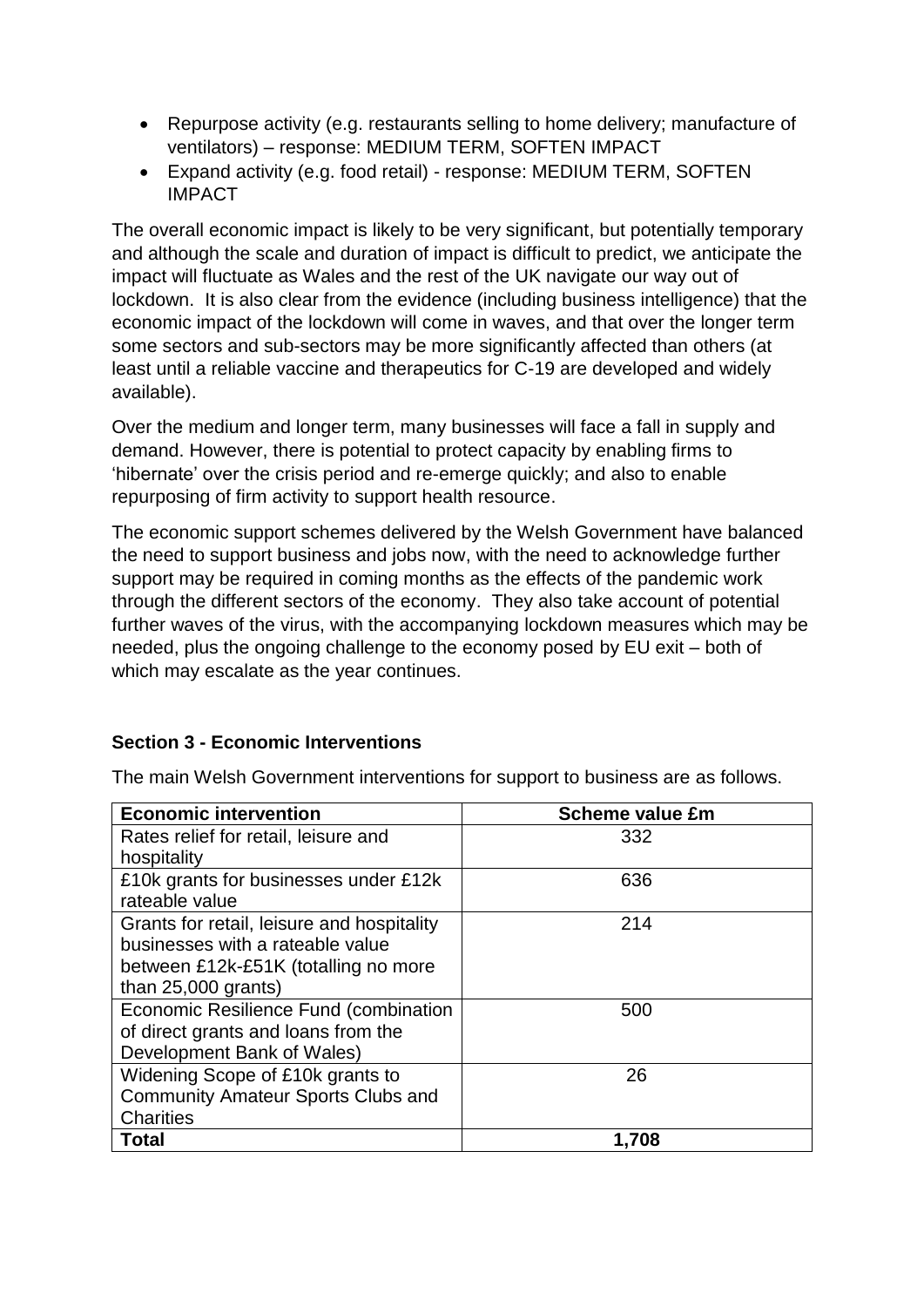In addition to the above there have been a number of sector-specific interventions we have made to address particular issues within the fishing and dairy sectors, and the culture and creative sectors, for example.

# **Ex Ante and Ex Post appraisals**

Given the unprecedented nature of the lockdown measures introduced in March 2020, the overriding priority in establishing the Covid-19 non-domestic rates (NDR) grant schemes was pace of delivery and ensuring essential emergency financial support reached businesses in a speedy fashion

This meant that a comprehensive ex ante appraisal, which would normally be associated with any intervention of this scale and value was not possible, given the urgent requirement for the grant schemes to become operational. Advice to Ministers recognised the anticipated risks with a scheme of this nature and its speed of deployment, setting those against the severe consequences of not acting. These risks have been managed as far as possible through appropriate mitigations, including as robust an appraisal as was practical and possible in the time available, and enhanced post award verification checks akin to those used by HMRC.

Given the limiting factors that restricted a full ex ante appraisal, officials are now in the process of specifying an ex post assessment of the Covid-19 NDR grants and the Economic Resilience Fund. This will articulate the logic model in more detail and give initial consideration to the extent to which the intended outcomes are being met (albeit still in a live crisis situation) In attempting to address this latter point, counterfactual approaches will be considered. There are likely to be significant limitations to this work, not least unknown factors such as the effect of the virus on macro-economic conditions, how these might recover or evolve and over what timescale. This is likely to mean that both formative and in the longer term, summative approaches to the ex post assessment will be needed as well as consideration of any unintended or unforeseen outcomes.

## **Business Rates Relief Schemes (NDR and grant scheme)**

In March 2020 Welsh Ministers announced further details of a business rate support scheme in Wales. This would provide support to ratepayers in Wales on an equivalent basis to those in England (with the exception of larger rateable properties) and all properties in the retail, leisure and hospitality sectors would receive 100% rates relief in 2020-21. The scheme also provided for all ratepayers eligible for Small Business Rates Relief in Wales a £10,000 grant and all retail, leisure and hospitality ratepayers with a rateable value of between £12,000 and £51,000 would receive a £25,000 grant.

This intervention placed ratepayers in Wales on an equal footing with counterparts in England with the exception of the 200 properties with a rateable value greater than £500,000 not receiving the relief. It provided immediate support and clarity for ratepayers with around 70,000 businesses and properties eligible for support; to date nearly 53,000 grants totalling £640m have been awarded working through our local authority partners in Wales.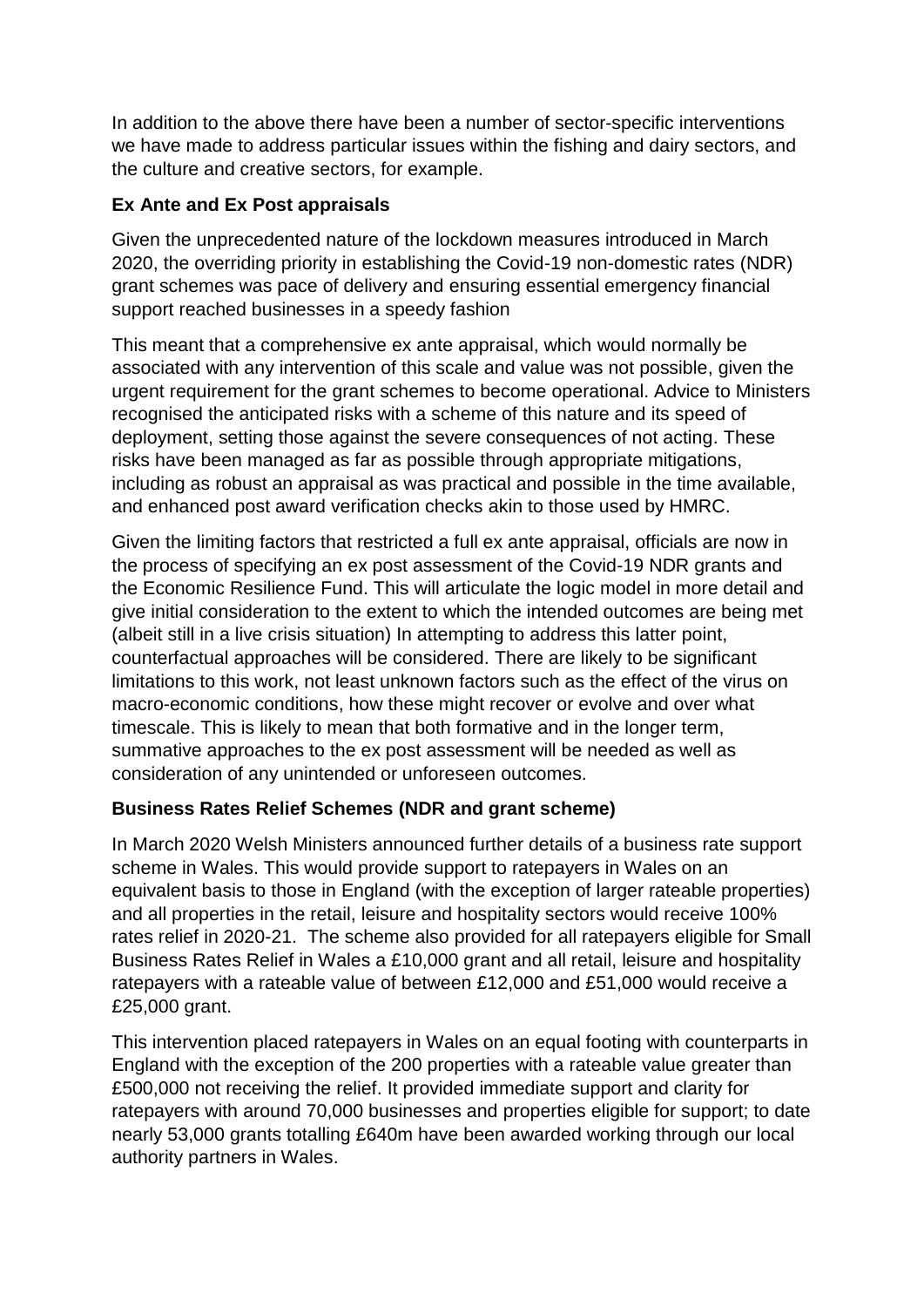The schemes provided emergency relief for businesses affected by Covid 19, supporting continued trade and lowering the risk of job losses. This supports the Well-Being of Future Generations' objective of securing a prosperous Wales. The schemes also contribute to the Taking Wales Forward commitments to cut taxes for small businesses, reduce burdens on business as well as the Prosperity for All commitment to provide the right support to people and businesses.

The rates relief scheme is operated by local authorities. Officials from the Welsh Government worked closely with local government colleagues to compile figures for the amount of relief to be provided in each authority and how the scheme would be delivered to minimise the risk of fraud and error and to ensure deliverability. This has been an excellent partnership.

## **Economic Resilience Fund**

The Economic Resilience Fund (ERF), is a cross Government, pan economy fund aimed at supporting employers and protecting employees. It was designed to plug any significant remaining – and emerging - gaps to support eligible enterprises with the remaining fixed costs of remaining in operation, whilst suffering from a significant reduction in turnover as a result of the Covid-19 pandemic. The Fund was designed to complement existing UK and Welsh Government support and is available to those not eligible for the above schemes or those still in difficulty having received the maximum funding available. It is recognised that the Fund would not be able to support every business (there were around 267,000 businesses in Wales in 2019) so policy choices would need to be made.

Where NDR was an immediate and urgent response in the days surrounding lockdown, the development of ERF allowed for a more considered view, examining impacts to sharpen the intervention and complement that support being provided by NDR and the UK-wide schemes. In view of the immediate cashflow pressures many businesses are facing across the economy due to a collapse in turnover, and the partial coverage of cost pressures by support measures announced to date, there is a clear need for ongoing support to rescue and sustain businesses across Wales. Offering direct funding support to businesses, charities and social enterprises is considered to be the best and most cost effective way of maintaining employment levels, adding to efforts to stabilise the economy.

The Economic Resilience Fund provides businesses, social enterprises and charities due to separate support arrangements) with financial support, initially in the form of £200m non-repayable revenue funding support plus £100m financial transaction loan finance through the Development Bank of Wales (DBW). A further £100m of nonrepayable revenue support was subsequently added to the initial £200m at pace due to the phenomenal take-up of the first tranche of funding. Ministers and officials reacted quickly to provide this additional funding from the overall £500m envelope.

The Fund has been designed to ensure that it will be flexible, cross government and provide cross-sector support – including to social enterprises and charities. All sectors of the economy will be impacted so the fund focuses on viable enterprises which are severely impacted and face significant pressures despite other support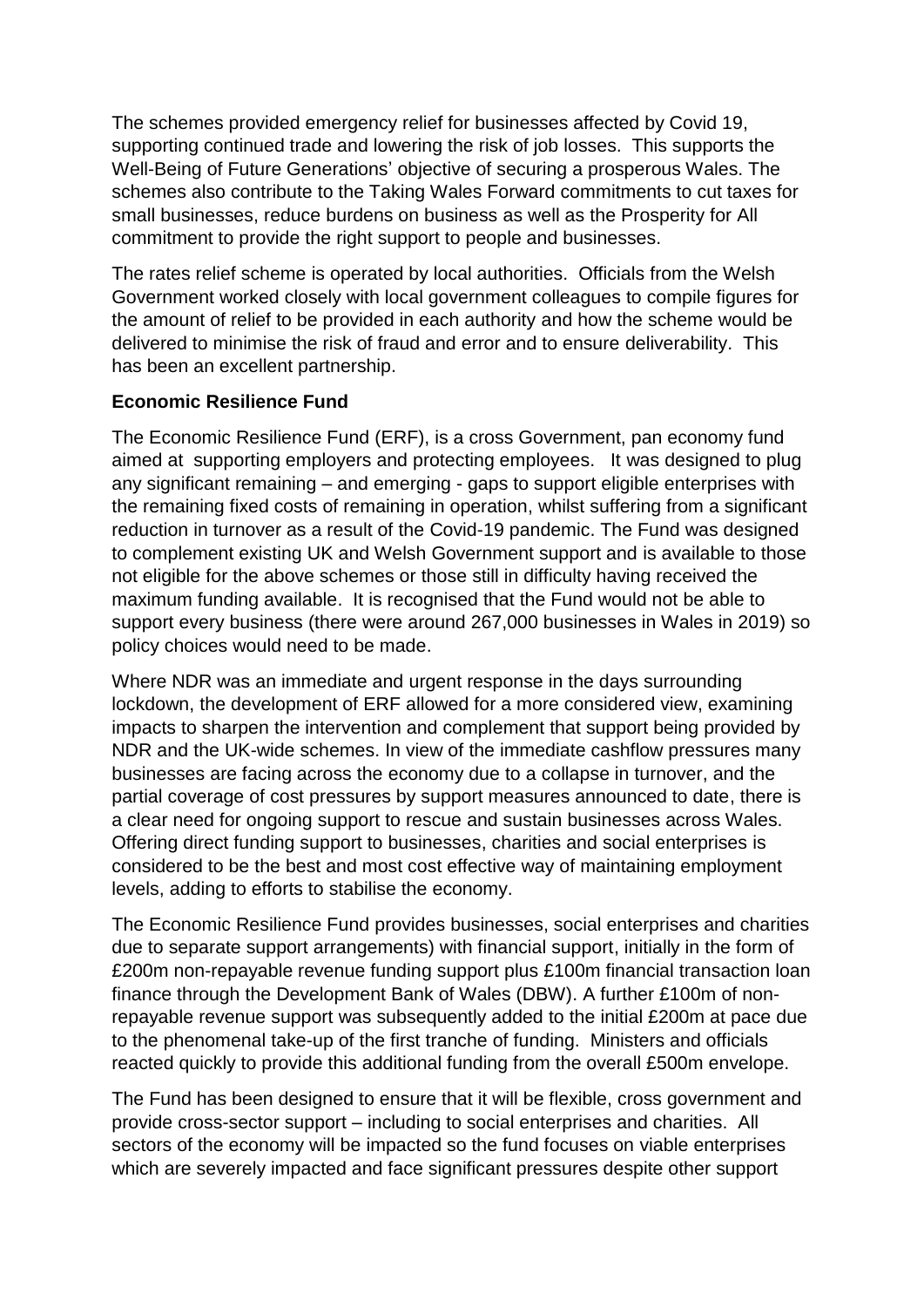measures announced. The Fund aims to provide short term support to mitigate cash flow pressures not addressed by other support being offered by the UK Government, Welsh Government and DBW – thereby acting as last port of call to sustain a good business into 2021.

Of the £300m initially allocated to ERF, recognising the considerations outlined above, as well as employment factors, the Fund has been divided indicatively among business size categories as follows:

- £240m for micro businesses employing between 1 and 9 people and for small and medium enterprises (SMEs) employing between 10 and 249 people
- £60m (20%) for large businesses employing 250 people or more

Delivery of the Fund has required a significant repurposing of resources in the Welsh Government. Over 150 civil servants and contractors were redeployed at short notice, with bespoke training, to support the Economy and Transport Department in delivering the initial phase of the Fund. More will be repurposed to perform further additional verification checks over the course of the summer, and to ensure funding offers made to businesses have been used for the purposes intended and by businesses eligible for support. The speed at which the scheme was established, launched and delivered demonstrates the very best qualities of the agile civil and public service we have in Wales.

The emergency measures outlined above are in addition to those existing business support schemes delivered by the Welsh Government and DBW.

## **Business Wales**

All of the above work is underpinned by our highly-regarded bilingual business advice and support platform and services, Business Wales. This was originally launched in January 2013 and refreshed in January 2016 - designed to make it easier for Welsh micro-businesses and SMEs including social enterprises, plus aspiring entrepreneurs of all ages, to access the information, advice and support they require to start and grow their businesses. The service is funded through a combination of EU and domestic investment.

Business Wales offers a combination of online, telephone, 1-2-many and 1-2-1 business support which is tailored according to client need and the different regions of Wales, dependant on local requirements. Business Wales provides a range of general business advice, information and signposting as well as specialist strands of advice such as equality & diversity; resource efficiency; international trade; skills; procurement; and mentoring. In addition to broadband exploitation and access to the Skills Gateway and Farming Connect.

In response to Covid-19, Business Wales has adapted its business model at pace to deliver a virtual and telephony advisory service. This includes a series of live webinars to address challenges around accessing finance, managing cashflow, digital capability and diversification, managing change to employment. The breadth of topics is being extended to revaluate business models, alongside approaches to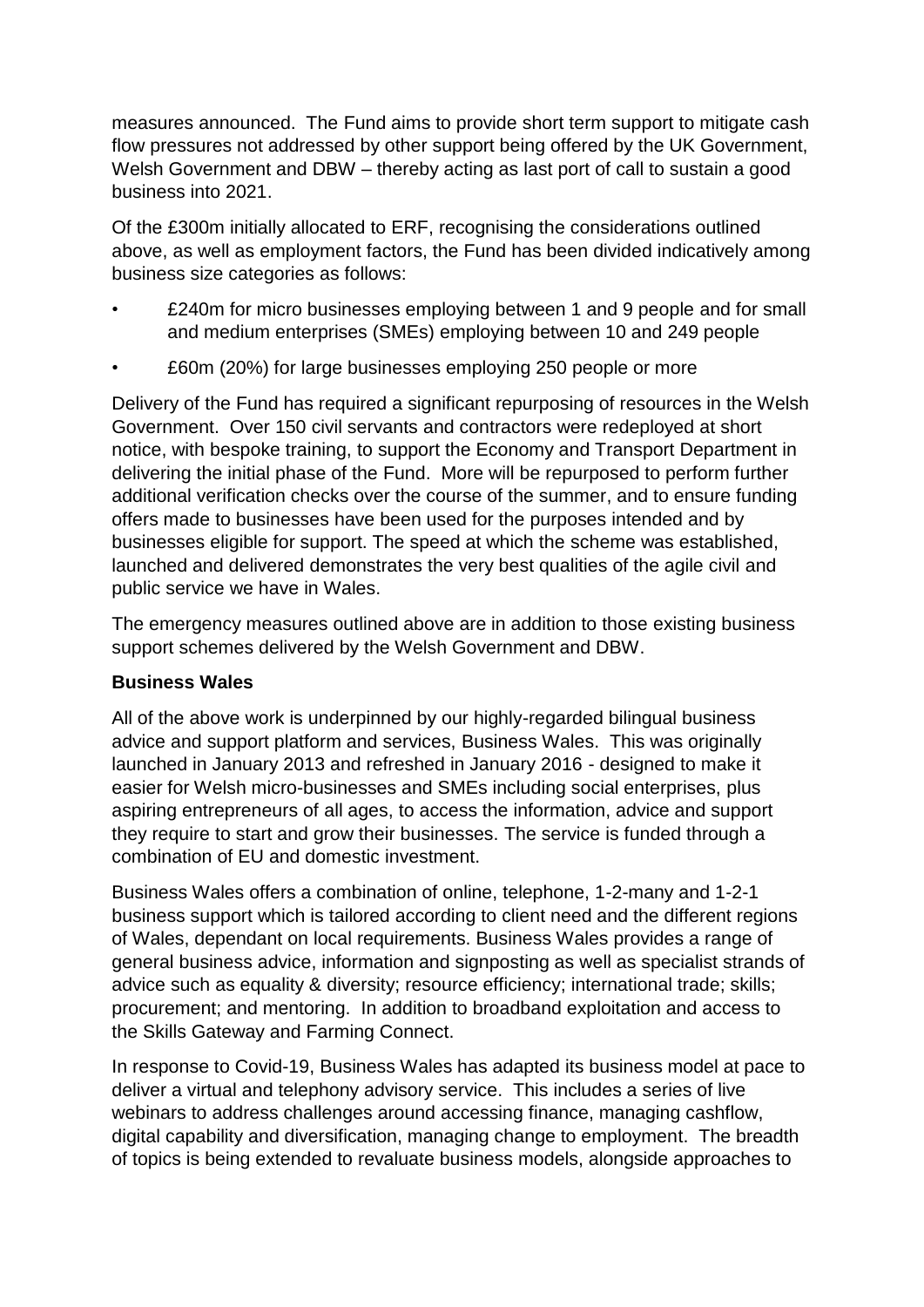embed wellbeing in our advisory support and engagement with business communities.

## **Section 4 - Governance and Accountability Considerations**

The unprecedented speed with which the Welsh Government had to respond to Covid-19 meant judgments as to whether to support specific businesses had to be made at record pace, with the real potential for imperfect information being available at the point of decision. This presented a number of Accounting Officer issues, and required a change to our overall governance framework to ensure the use of public funds was still subject to appropriate considerations of regularity, propriety, feasibility and value for money in the extraordinary context of Covid-19.

In summary, in March our risk appetite for business support was specifically reviewed, especially around the need to manage delivering large scale interventions at pace with incomplete information. This culminated in a letter from the Principal Accounting Officer to Additional Accounting Officers on 30 March setting out what these risks are and what we should consider tolerating whilst still being mindful of the AO duties to put proportionate safeguards in place. Because of the speed at which we were responding (and given our aim to protect as many businesses as possible) an increased level of risk with regard to fraud and error - or to businesses not being able to survive despite Welsh Government support - was accepted. However, it was agreed that this would be mitigated as far as possible by using at least two point of verified ID data for example VAT.

Much of the support provided by the Welsh Government to business is in the form of grant funding. Guidance was issued in March from the Grants Centre of Excellence putting in place a revised operational framework. This enabled grant managers to respond with alacrity to organisations suffering as part of Covid-19 by varying grant terms and conditions for existing grants, considering payments in advance of need or payments in advance of all verification checks which we would expect to undertake in normal operating conditions for example. One of the recommendations from previous PAC and WAO reports has been the need for officials to better document decisions at the time the decision was made. A new decisions template and guidance was circulated to ensure the key rationale for decisions made at pace was properly captured.

Our business support schemes have also been developed with the aim of undertaking verification checks to ensure compliance with scheme rules by those who have received funding in slower time over the summer months.

ERF has been delivered via a fully digitised application process from end to end. We have also been able to link reports between the application system and Welsh Government's SAP finance system again to both maintain records and ensure end to end verification.

Our procurement rules have also been revised in Wales. In March the Minister for Finance approved the adoption of PPN2 in Wales. This enabled officials to urgently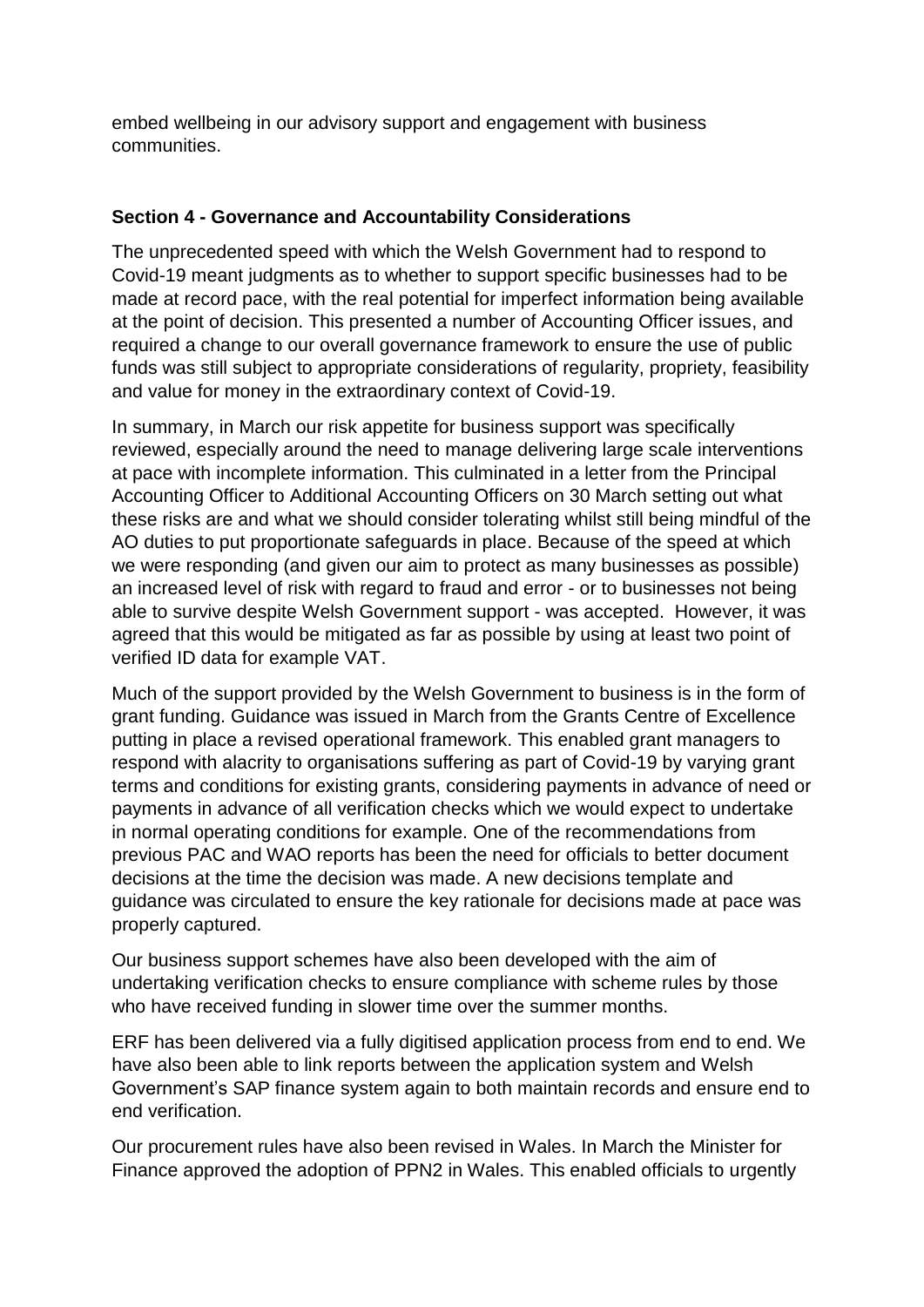review their contract portfolio and inform suppliers who they believe are at risk that they will continue to be paid as normal (even if service delivery is disrupted or temporarily suspended) until at least the end of June.

The procurement notice also enabled us to put in place the most appropriate payment measures to support supplier cash flow; this might include a range of approaches such as forward ordering, payment in advance/prepayment, interim payments and payment on order (not receipt). If the contract involves payment by results then payment should be on the basis of previous invoices (for example the average monthly payment over the previous three months).

There are checks built into this system. To qualify, suppliers should agree to act on an open book basis and make cost data available to the contracting authority during this period. They should continue to pay employees and flow down funding to their subcontractors. These changes aim to maintain cash flow in the supply chain and protect jobs.

## **Conclusion**

In summary, Welsh Government has put in place and delivered, at pace and with appropriate protections and checks, a suite of extraordinary support measures in response to a crisis that is unprecedented in recent times. We are still in the midst of that crisis, and work to develop and refine our approach continues in this very dynamic situation.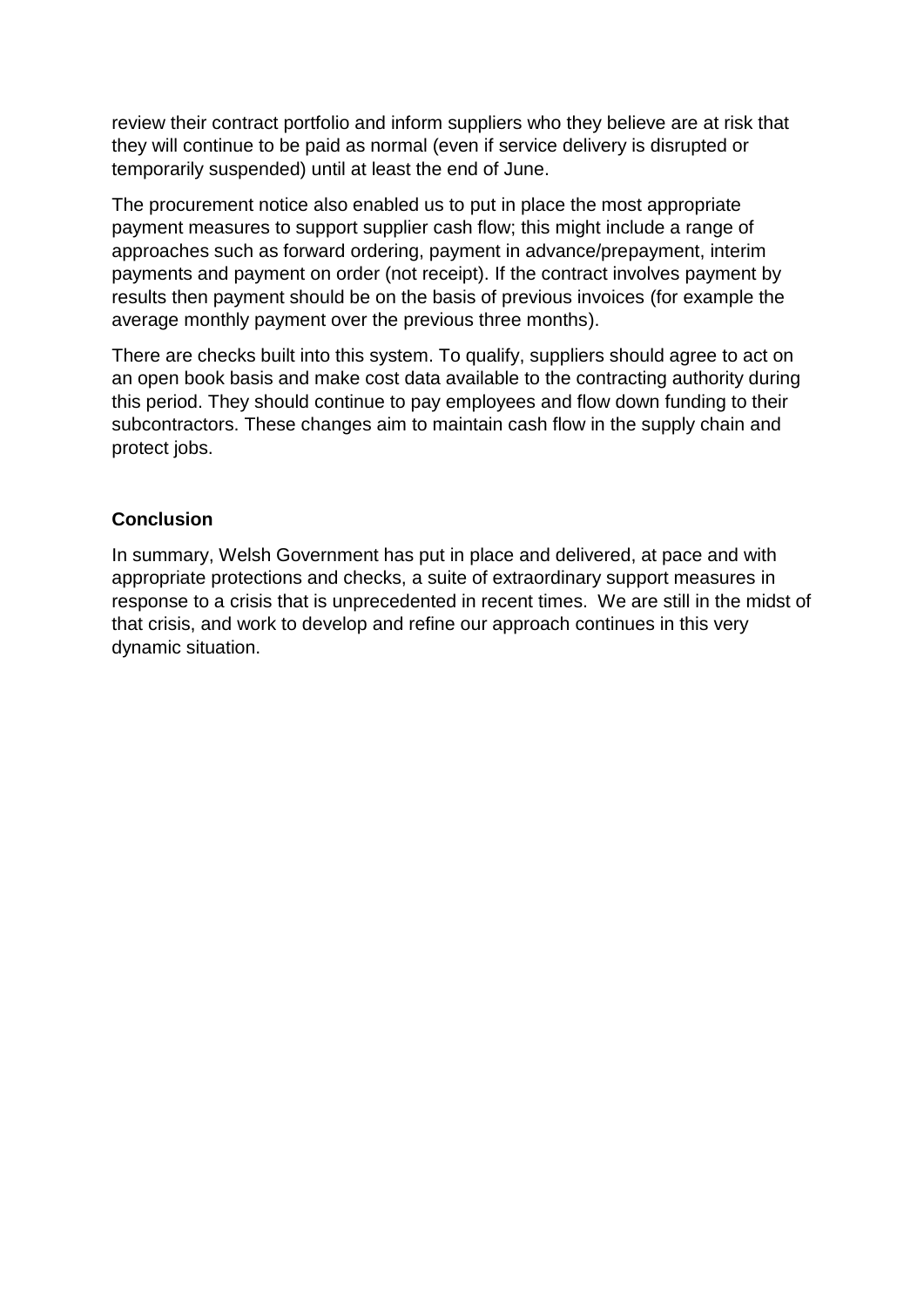# **Annex1**

# **Annex: summary of the schemes currently available (28 May 2020)**

Job Retention Scheme

Employers can claim online for a grant for 80% of their furloughed employees' salaries, up to a maximum of £2,500 per employee per month, plus the associated Employer National Insurance contributions and minimum automatic enrolment employer pension contributions on that wage.

Self-Employment Income Support Scheme

The Self-employment Income Support Scheme (SEISS) will support self-employed individuals (including members of partnerships) who have lost income due to coronavirus (COVID-19). The scheme allows self-employed individuals to claim a taxable grant worth 80% of their trading profits up to a maximum of £2,500 per month

HMRC will contact those who are eligible for the scheme and invite them to apply online.

Business Interruption Loan Scheme

The Coronavirus Business Interruption Loan Scheme (CBILS) is available via one of 40 accredited finance providers and supports small and medium-sized enterprises (SMEs) (with an annual turnover of up to £45 million) to access loans, overdrafts, invoice finance and asset finance of up to £5 million for up to six years.

The UK Government also makes a Business Interruption Payment to cover the first 12 months of interest payments and any lender-levied fees for smaller businesses to benefit from no upfront costs and lower initial repayments.

The UK Government provides lenders with a guarantee of 80% on each loan (subject to pre-lender cap on claims) to give lenders further confidence in continuing to provide finance to SMEs. The scheme is being delivered through commercial lenders, backed by the government-owned British Business Bank.

Large Business Interruption Loan Scheme

The Coronavirus Large Business Interruption Loan Scheme (CLBILS) provides a government guarantee of 80% to enable banks to make loans of up to £25 million to firms with an annual turnover of between £45 million and £500 million that would be otherwise unable to access the finance they need.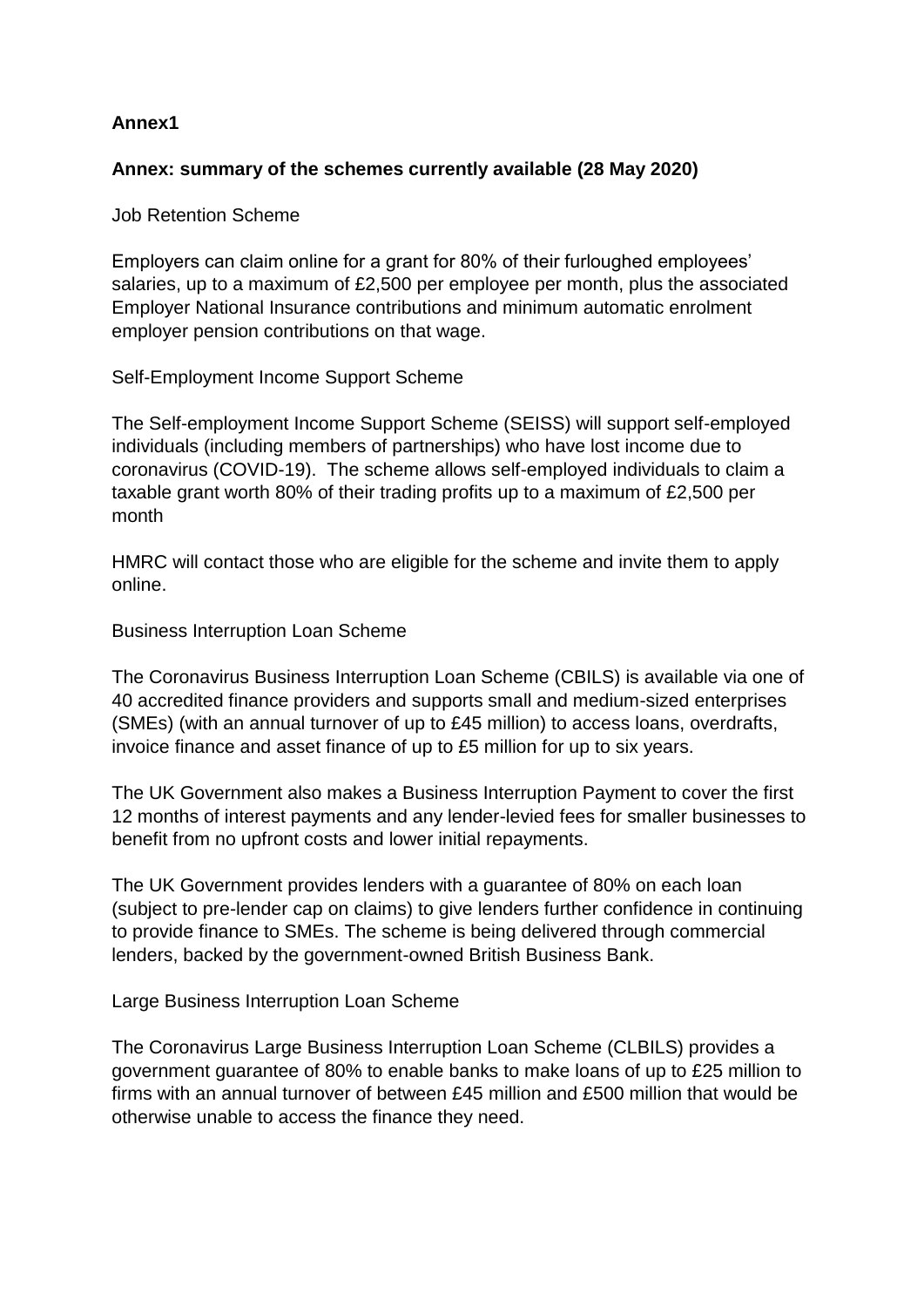This is intended to give banks the confidence to lend to many more businesses which are impacted by coronavirus. Facilities backed by a quarantee under CLBILS will be offered at commercial rates of interest. The scheme is available through a series of accredited lenders.

This scheme allows lenders to specifically support businesses that were viable before the Covid-19 outbreak but now face significant cash flow difficulties that would otherwise make their business unviable in the short term.

The scheme will support a wide range of businesses to access finance products including short term loans, overdrafts, invoice finance and asset finance. To be eligible, the business must:

- Be UK-based in its business activity.
- Have an annual turnover between £45 million and £500 million.
- Be unable to secure regular commercial financing.
- Have a borrowing proposal which the lender:
	- o Would consider viable, were it not for the Covid-19 pandemic.
	- o Believes will enable the business to trade out of any short-term to medium-term difficulty.

Businesses from any sector can apply, except for the following:

- Banks and building societies.
- Insurers and reinsurers (but not insurance brokers).
- Public-sector organisations, including state-funded primary and secondary schools.

#### COVID-19 Corporate Financing Facility

Under the Covid-19 Corporate Financing Facility, the Bank of England will buy shortterm debt from larger companies. This will support companies that been affected by a short-term funding squeeze and allow them to finance their short-term liabilities. It will also support corporate finance markets overall and ease the supply of credit to all firms.

#### Innovative Firms

A £1.25 billion package to protect firms driving innovation in UK. Support includes:

• £500 million Future Fund for high-growth companies impacted by the crisis, made up of funding from government and the private sector.

• £750 million of grants and loans to support SMEs focusing on research and development.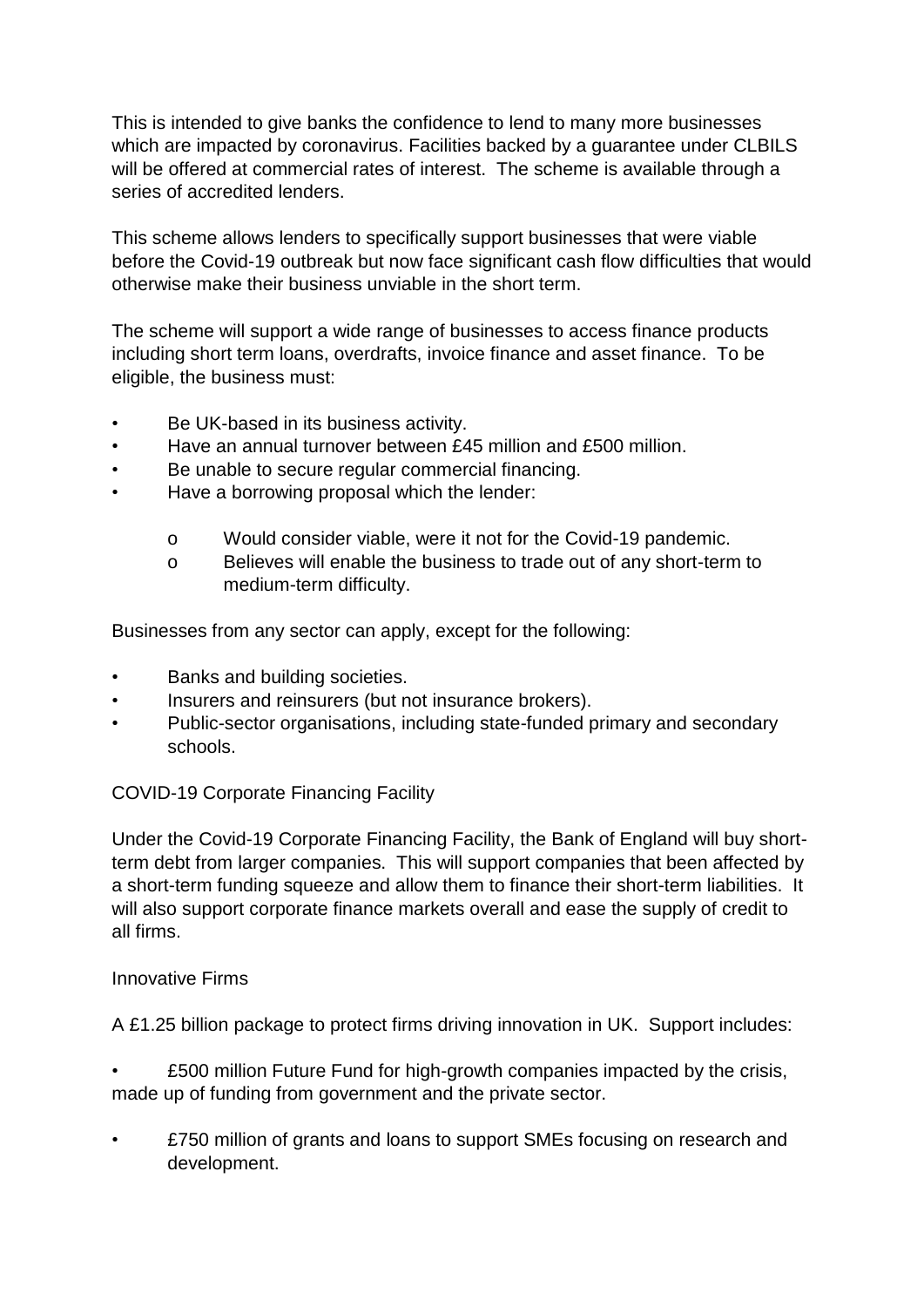The Future Fund, delivered in partnership with the British Business Bank, will be launching in May and will provide UK-based companies with between £125,000 and £5 million from the government, with private investors at least matching the government commitment. These loans will automatically convert into equity on the company's next qualifying funding round, or at the end of the loan if they are not repaid.

To be eligible, a business must be an unlisted UK registered company that has previously raised at least £250,000 in equity investment from third party investors in the last five years.

The UK Government is committing an initial £250 million in funding towards the scheme which will initially be open until the end of September.

The £750 million of targeted support for the most R&D intensive SMEs will be available through Innovate UK's grants and loan scheme.

Self-Assessment Payment Deferral

Businesses due to pay a self-assessment payment on account by 31 July 2020 and where the coronavirus causes difficulty in making payment by that date may defer payment until January 2021. Businesses do not need to be self-employed to be eligible for the deferment.

This is an automatic offer with no applications required. No penalties or interest for late payment will be charged if payments are deferred until 31 January 2021.

Time to Pay

All businesses and self-employed people in financial distress and with outstanding tax liabilities may be eligible to receive support with their tax affairs through HMRC's Time To Pay service. Arrangements are agreed on a case-by-case basis and are tailored to individual circumstances and liabilities.

#### VAT Deferral

This is available to all UK VAT-registered businesses. Payments can be deferred for three months.

UK's Insolvency Framework

It is planned that new restructuring tools that mirror the USA's Chapter 11 procedure, a well-established model adopted by countries around the world, will be added to the UK's Insolvency Framework. This includes: